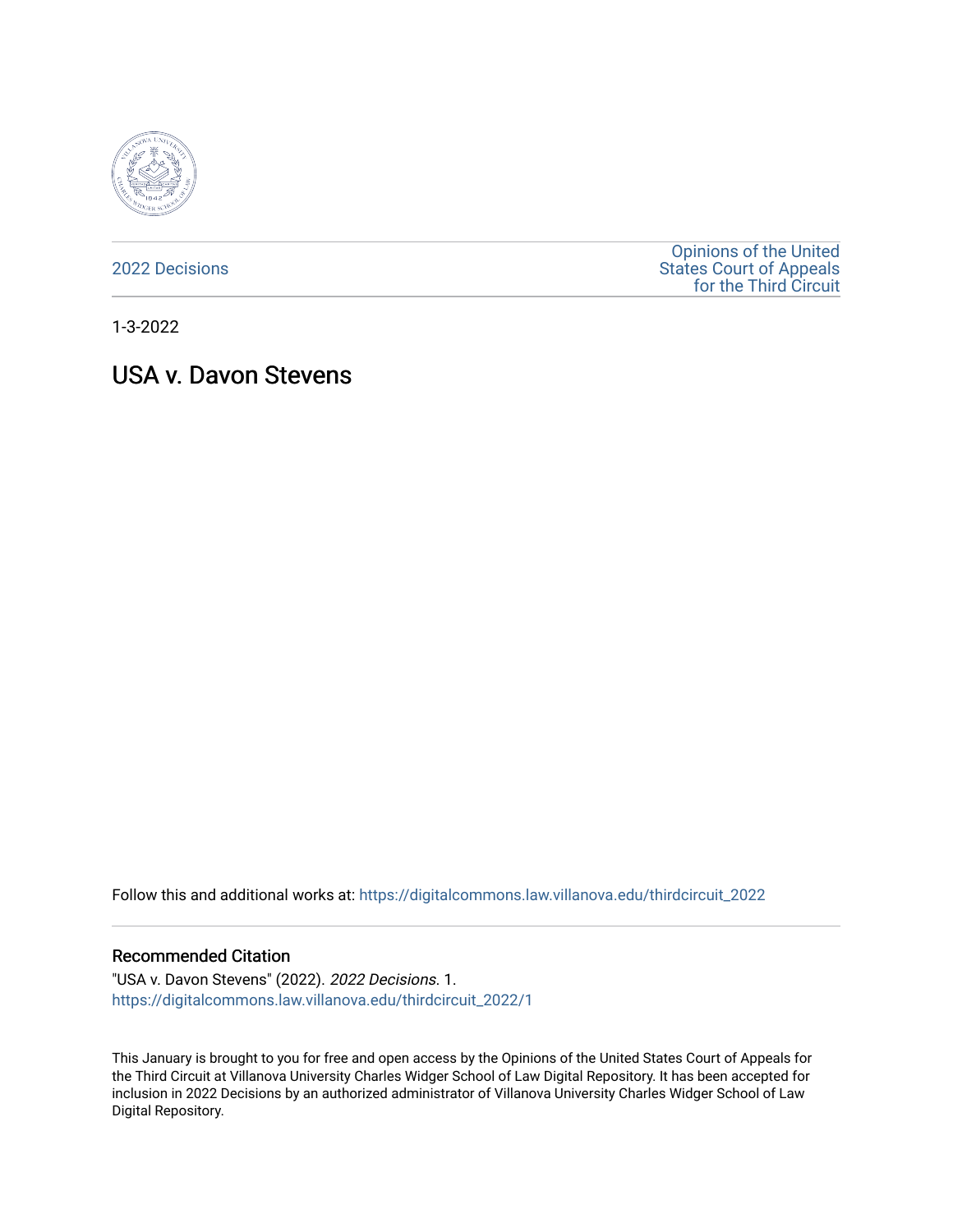### NOT PRECEDENTIAL

### UNITED STATES COURT OF APPEALS FOR THE THIRD CIRCUIT

\_\_\_\_\_\_\_\_\_\_\_\_

No. 20-3357 \_\_\_\_\_\_\_\_\_\_\_\_

#### UNITED STATES OF AMERICA

v.

DAVON STEVENS, Appellant

\_\_\_\_\_\_\_\_\_\_\_\_

On Appeal from the United States District Court for the Western District of Pennsylvania (D.C. No. 2-18-cr-00032-001) District Judge: Honorable Nora Barry Fischer

Submitted Pursuant to Third Circuit L.A.R. 34.1(a) October 8, 2021

\_\_\_\_\_\_\_\_\_\_\_\_

Before: SHWARTZ, NYGAARD and FISHER, *Circuit Judges*.

(Filed: January 3, 2022) \_\_\_\_\_\_\_\_\_\_\_\_

## OPINION\* \_\_\_\_\_\_\_\_\_\_\_\_

FISHER, *Circuit Judge*.

Davon Stevens, along with a co-defendant, pleaded guilty to conspiracy to possess

<sup>\*</sup> This disposition is not an opinion of the full Court and pursuant to I.O.P. 5.7 does not constitute binding precedent.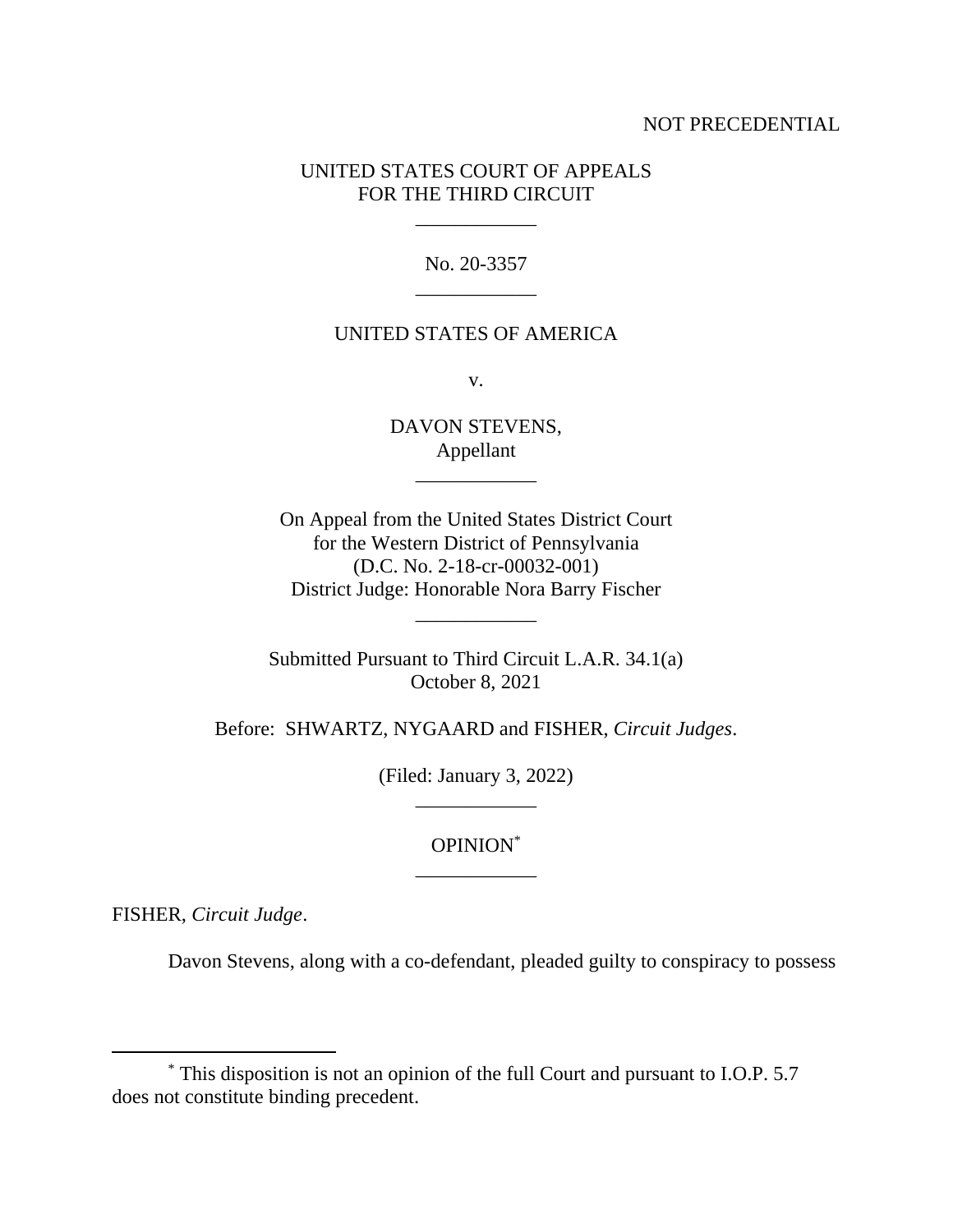with intent to distribute and possession with intent to distribute fentanyl and fentanyl analogues. He reserved his right to appeal the denial of his motion to suppress evidence seized in the search of his residence. Officers searched Stevens's home pursuant to a search warrant issued following the receipt of an anonymous tip and police surveillance. Exercising his right to appeal, Stevens argues the District Court erred in denying his motion to suppress because the affidavit supporting the warrant did not provide probable cause for the search. Because we find no error, we will affirm.<sup>1</sup>

At the outset, we note that our review is confined to the affidavit supporting the search warrant.<sup>2</sup> Before the District Court, Stevens requested a hearing under *Franks v*. *Delaware* to challenge the contents of the affidavit.<sup>3</sup> However, the District Court denied this request, and Stevens does not renew it on appeal.<sup>4</sup> Both parties have properly conceded that this Court must limit its review to the four corners of the affidavit and not

<sup>&</sup>lt;sup>1</sup> The District Court had jurisdiction under 18 U.S.C. § 3231. We have jurisdiction under 28 U.S.C. § 1291. For the denial of a motion to suppress evidence, we review factual determinations for clear error and exercise plenary review over the application of the law to those facts. *United States v. Murray*, 821 F.3d 386, 390–91 (3d Cir. 2016).

<sup>2</sup> Reviewing a probable cause determination, this Court "confines itself 'to the facts that were before the magistrate judge, i.e., the affidavit, and [does] not consider information from other portions of the record.'" *United States v. Hodge*, 246 F.3d 301, 305 (3d Cir. 2001) (citation omitted).

<sup>3</sup> 438 U.S. 154, 155–56 (1978) (requiring a "substantial preliminary showing that a false statement knowingly and intentionally . . . was included by the affiant in the warrant affidavit" before defendant may obtain a hearing to challenge the truthfulness of statements in an affidavit).

<sup>4</sup> Arguments not raised on appeal are waived or forfeited. *See, e.g.*, *Emerson v. Thiel Coll.*, 296 F.3d 184, 190 n.5 (3d Cir. 2002).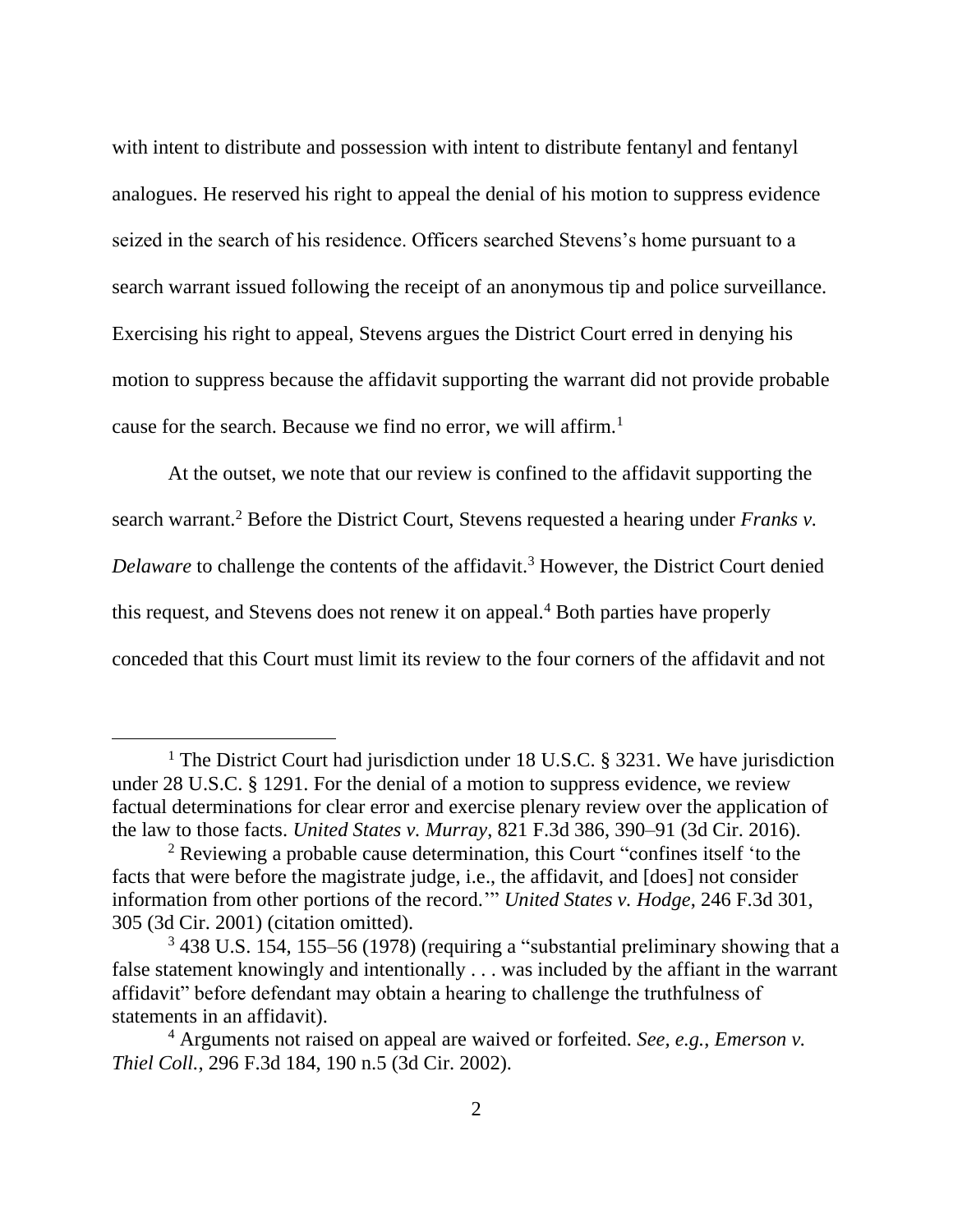consider information from other portions of the record.<sup>5</sup>

Stevens argues the District Court erred in denying his motion to suppress evidence because the affidavit supporting the search of his residence did not provide probable cause. He contends the affidavit was supported by a bare bones anonymous tip containing no predictive information that led only to the minimal corroboration of an innocent, readily observable fact that could not support the reliability of the anonymous informant.

This Court, like the District Court, must give great deference to the Magistrate Judge's initial probable cause determination.<sup>6</sup> We evaluate only whether a magistrate judge "had a substantial basis for concluding that probable cause existed."<sup>7</sup> And we will uphold a warrant where the contents of the affidavit show a "fair probability" that contraband or evidence of a crime will be found in the place to be searched.<sup>8</sup> In assessing an affidavit relying on an anonymous tip, we look for indications of the informant's basis of knowledge and veracity. However, we consider the totality of the circumstances,

<sup>&</sup>lt;sup>5</sup> In assessing an affidavit for probable cause, we accept as true facts not challenged in a *Franks* hearing. *See United States v. Yusuf*, 461 F.3d 374, 392 n.17 (3d Cir. 2006); *see also United States v. Jones*, 994 F.2d 1051, 1055 (3d Cir. 1993) (accepting the allegations in the affidavit as true in the absence of a *Franks* hearing).

<sup>6</sup> *See United States v. Williams*, 974 F.3d 320, 350 (3d Cir. 2020); *Hodge*, 246 F.3d at 305.

<sup>7</sup> *United States v. Stearn*, 597 F.3d 540, 554 (3d Cir. 2010) (quoting *Illinois v. Gates*, 462 U.S. 213, 238–39 (1983)).

<sup>8</sup> *See Williams*, 974 F.3d at 350–51 (quoting *Gates*, 462 U.S. at 238); *United States v. Conley*, 4 F.3d 1200, 1205 (3d Cir. 1993) ("[A] reviewing court is to uphold the warrant as long as there is a substantial basis for a fair probability that evidence will be found.").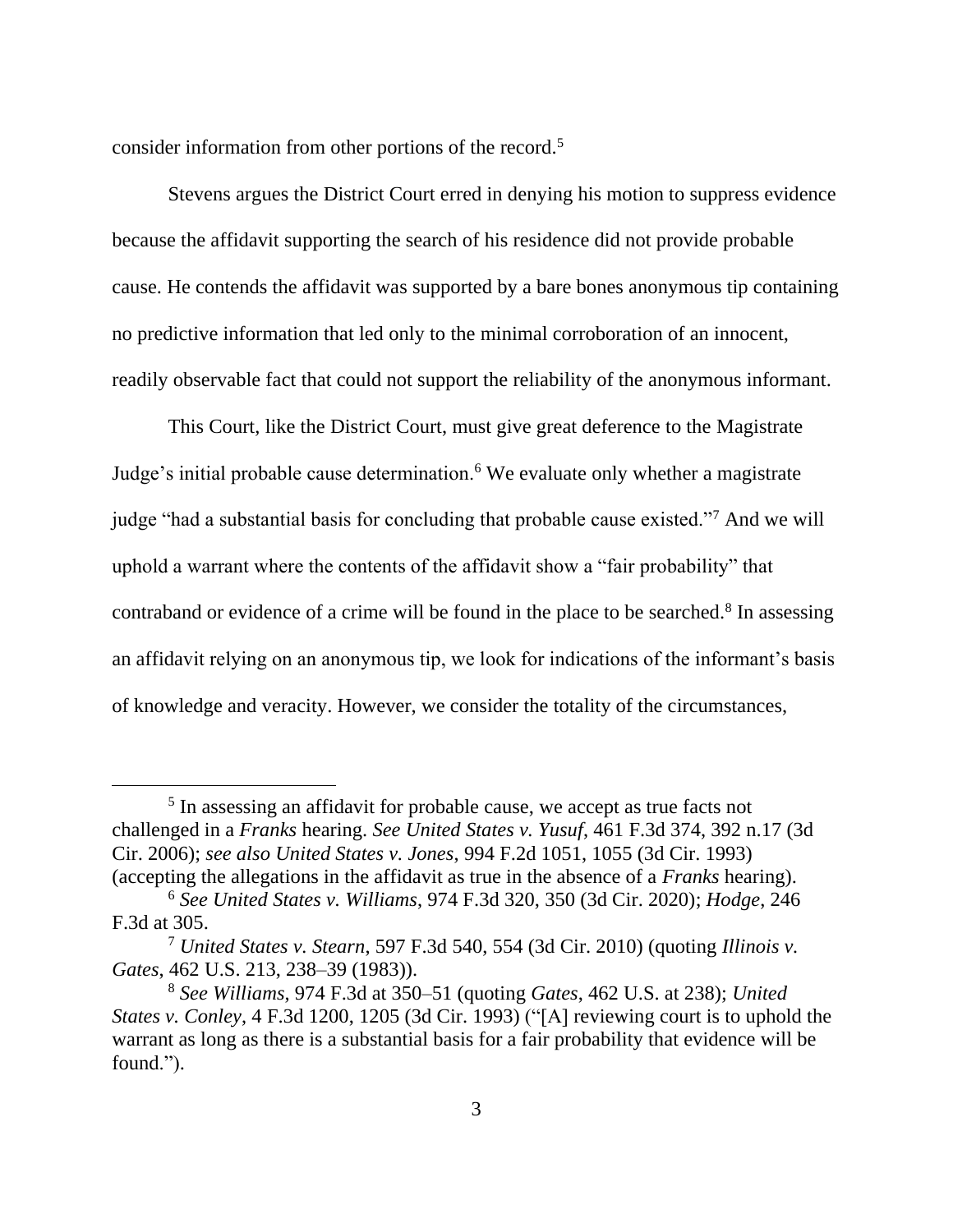allowing deficiencies in the affidavit to be compensated by other indicia of reliability.<sup>9</sup> Police corroboration of a tip's information remains an important means to test the reliability of an anonymous informant.<sup>10</sup>

The District Court concluded the affidavit provided a substantial basis for a finding of probable cause. We agree. The affidavit asserted that investigators received a tip from an anonymous informant that Stevens was a drug dealer, that he had distributed drugs in connection with an overdose, and that he had recently received a supply of up to twenty-five bricks of heroin/fentanyl at a specific address. The affidavit further described a subsequent investigation that verified the address provided by the anonymous informant as Stevens's address based on his registration with the Pennsylvania Parole Board and investigators seeing Stevens enter the residence. It also stated the officers observed a man leave Stevens's home, meet another individual on the street, and engage in a hand-tohand drug transaction. According to the affidavit, the man who departed Stevens's residence supplied heroin/fentanyl in exchange for money.

This affidavit meets all three of our prescribed premises for the search of a residence of a person accused of dealing drugs.<sup>11</sup> We have previously upheld a search

<sup>9</sup> *Gates*, 462 U.S. at 233–37; *Stearn*, 597 F.3d at 555.

<sup>10</sup> *Stearn*, 597 F.3d 555–56 (discussing *Gates*, 462 U.S. at 233–45).

<sup>11</sup> *See United States v. Burton*, 288 F.3d 91, 104 (3d Cir. 2002) ("(1) [T]hat the person suspected of drug dealing is actually a drug dealer; (2) that the place to be searched is possessed by, or the domicile of, the dealer; and (3) that the home contains contraband linking it to the dealer's drug activities.").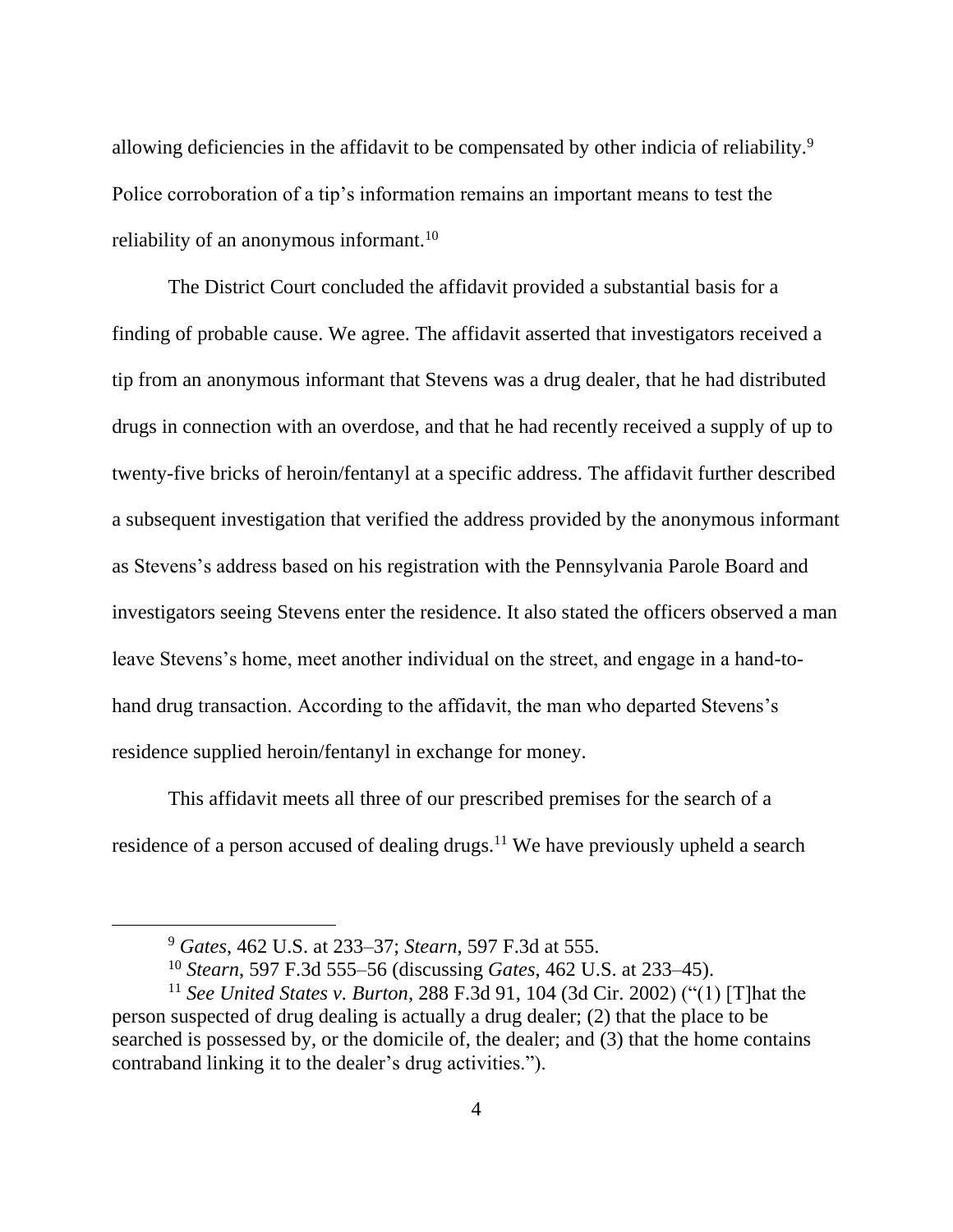warrant where the affidavit established direct evidence the suspect was a drug dealer and the place to be searched was the suspect's residence, but relied principally on an informant's tip to link the drug dealing to that residence.<sup>12</sup> Here, the officers established—by Stevens's parole registration and their observation of him entering the house—that the place to be searched was his residence. Further, the affidavit described direct evidence linking Stevens's residence to his criminal activity—the hand-to-hand drug transaction—and recounted the tip establishing that Stevens was a drug dealer.<sup>13</sup>

Stevens argues that the anonymous tip contained no predictive information and the lone detail that could be corroborated was his address, a readily observable fact and thus insufficient to support the informant's reliability. An anonymous tip that solely provides readily observable, innocent information to identify a subject cannot support a probable cause finding.<sup>14</sup> We are not faced with such a tip because the police corroborated more than just the readily observable, innocent detail of Stevens's address.<sup>15</sup> The anonymous informant stated that Stevens was a distributor who had recently received up to twenty-

<sup>12</sup> *See Stearn*, 597 F.3d at 564–65.

<sup>13</sup> While *Stearn* involved an affidavit based on the statements of a confidential informant, not an anonymous tipster, that informant bore many of the traits that compel caution in dealing with anonymous tips. *See* 597 F.3d at 555–56.

<sup>14</sup> *See Florida v. J.L*., 529 U.S. 266, 271–72 (2000); *United States v. Roberson*, 90 F.3d 75, 80–81 (3d Cir. 1996).

<sup>&</sup>lt;sup>15</sup> Although we determine that the tip here was predictive, and it could thus be corroborated by subsequent investigation, we do not hold that an anonymous tip must be predictive to permit corroboration. *See United States v. Ritter*, 416 F.3d 256, 263–64 (3d Cir. 2005) (allowing corroboration based on officer's past experience with particular residence).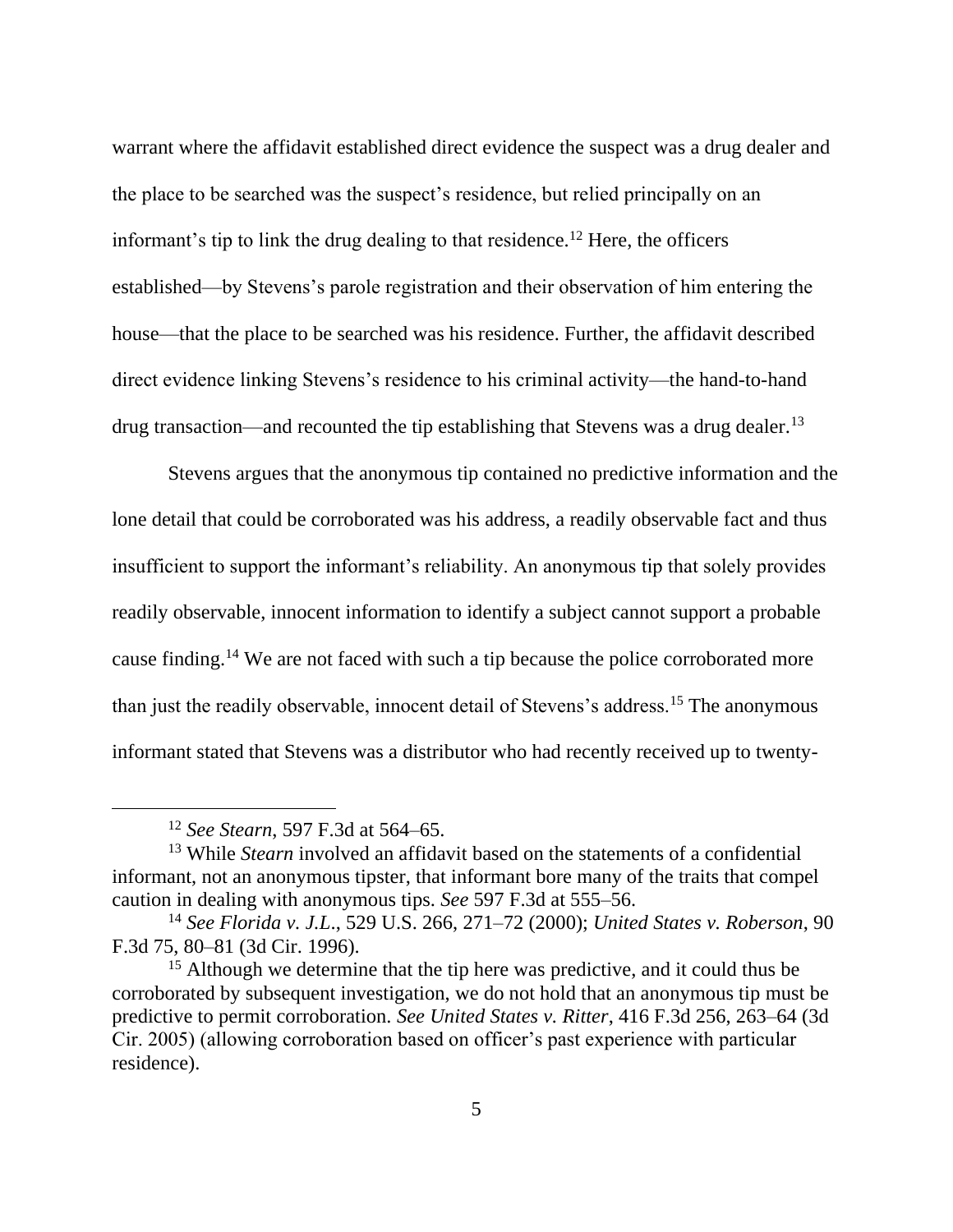five bricks of heroin/fentanyl at his home. This information contains the implicit prediction of future drug sales from Stevens's residence,<sup>16</sup> precisely what investigators observed.

This corroboration of both innocent and suspicious details supported the reliability of the anonymous informant, and it provided a substantial basis to credit the informant's other allegations: that Stevens was, in fact, a drug dealer and that twenty-five bricks of heroin/fentanyl were stored at his residence.<sup>17</sup> Considering the totality of the circumstances, including the tip's predictiveness and subsequent corroboration, there was a substantial basis for a finding of probable cause.<sup>18</sup>

Even if we were to find that the affidavit was lacking a substantial basis for the finding of probable cause, we would still uphold the search under the good faith exception to the exclusionary rule.<sup>19</sup> Stevens asserts that the good faith exception does not apply because the affidavit was based on conclusory assertions and an uncorroborated and unreliable anonymous tip. He therefore argues "the warrant was based on an affidavit

<sup>16</sup> *See Hodge*, 246 F.3d at 304–05 (permitting inferences to support finding of probable cause); *see also Stearn*, 597 F.3d at 564–65 (describing permissible inferences by magistrate judge).

<sup>&</sup>lt;sup>17</sup> *See Gates*, 462 U.S. at 244 ("Because an informant is right about some things, he is more probably right about other facts." (citation omitted)).

<sup>18</sup> *See id.* at 231–32 (explaining that the probable cause standard is not subject to any "rigid demand that specific 'tests' be satisfied" but is rather a "practical, nontechnical conception" which "turn[s] on the assessment of probabilities in particular factual contexts").

<sup>19</sup> *See United States v. Leon*, 468 U.S. 897, 922–25 (1984).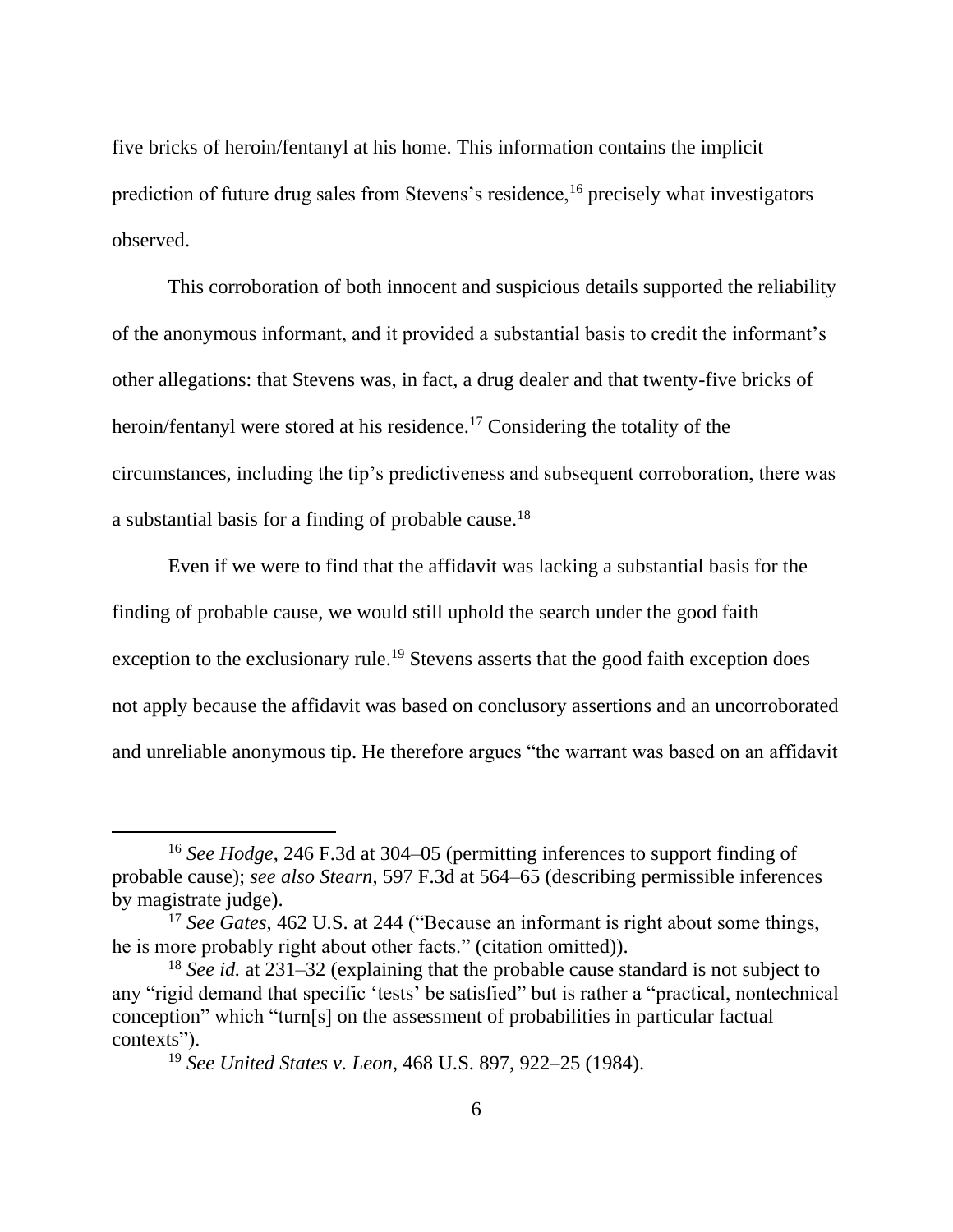so lacking in indicia of probable cause as to render official belief in its existence entirely unreasonable."<sup>20</sup>

Under the good faith exception, the suppression of evidence "is inappropriate when an officer executes a search in objectively reasonable reliance on a warrant's authority."<sup>21</sup> The test for the good faith exception is "whether a reasonably well trained officer would have known that the search was illegal despite the magistrate[] [judge's] authorization."<sup>22</sup> Officers act objectively reasonably when they rely on a magistrate judge's resolution of a "close call" in a probable cause determination.<sup>23</sup> This Court has identified only a few situations in which an affidavit is so severely lacking in indicia of probable cause as to forbid application of the good faith exception, including affidavits based entirely on conclusory assertions, a single piece of outdated evidence, or an uncorroborated anonymous tip.<sup>24</sup>

Here, a reasonably well-trained officer could be expected to rely on the search

<sup>20</sup> Appellant's Br. 38 (quoting *United States v. Zimmerman*, 277 F.3d 426, 437 (3d Cir. 2002)).

<sup>21</sup> *United States v. Williams*, 3 F.3d 69, 74 (3d Cir. 1993).

<sup>22</sup> *United States v. Loy*, 191 F.3d 360, 367 (3d Cir. 1999) (quoting *Leon*, 468 U.S. at 922 n.23).

<sup>23</sup> *See Stearn*, 597 F.3d at 567 (quoting *Hodge*, 246 F.3d at 309).

<sup>24</sup> *See Williams*, 3 F.3d at 74; *Zimmerman*, 277 F.3d at 437; *Ritter*, 416 F.3d at 263; *see also Virgin Islands v. John*, 654 F.3d 412, 418–19 (3d Cir. 2011) (holding good faith exception inapplicable because indicia of probable cause for particular offense entirely lacking).